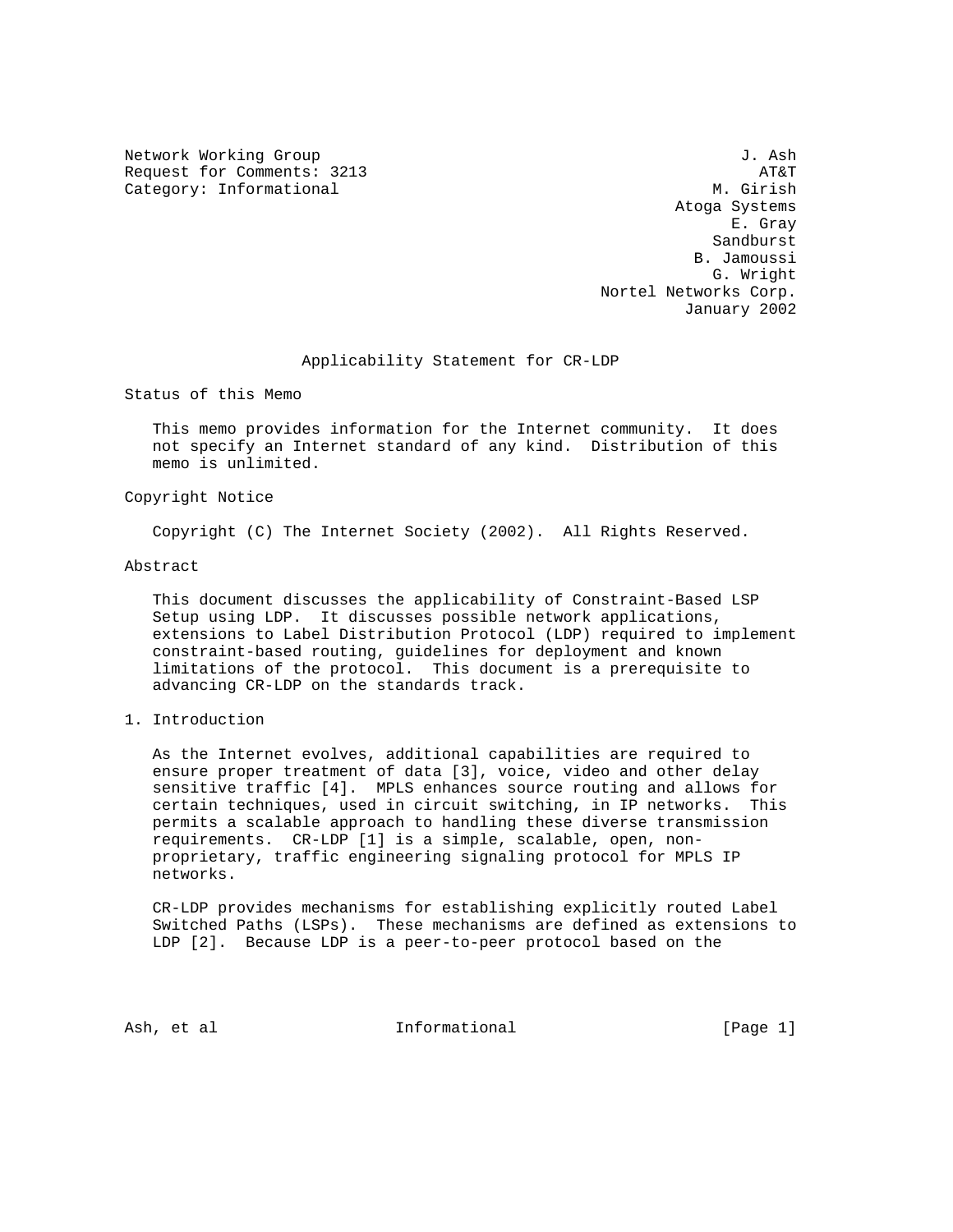establishment and maintenance of TCP sessions, the following natural benefits exist:

 CR-LDP messages are reliably delivered by the underlying TCP, and State information associated with explicitly routed LSPs does not require periodic refresh.

CR-LDP messages are flow controlled (throttled) through TCP.

 CR-LDP is defined for the specific purpose of establishing and maintaining explicitly routed LSPs. Additional optional capabilities included have minimal impact on system performance and requirements when not in use for a specific explicitly routed LSP. Optional capabilities provide for negotiation of LSP services and traffic management parameters over and above best-effort packet delivery including bandwidth allocation, setup and holding priorities. CR-LDP optionally allows these parameters to be dynamically modified without disruption of the operational (in-service) LSP [4].

 CR-LDP allows the specification of a set of parameters to be signaled along with the LSP setup request. Moreover, the network can be provisioned with a set of edge traffic conditioning functions (which could include marking, metering, policing and shaping). This set of parameters along with the specification of edge conditioning functions can be shown to be adequate and powerful enough to describe, characterize and parameterize a wide variety of QoS scenarios and services including IP differentiated services [5], integrated services [6], ATM service classes [7], and frame relay [8].

 CR-LDP is designed to adequately support the various media types that MPLS was designed to support (ATM, FR, Ethernet, PPP, etc.). Hence, it will work equally well for Multi-service switched networks, router networks, or hybrid networks.

 This applicability statement does not preclude the use of other signaling and label distribution protocols for the traffic engineering application in MPLS based networks. Service providers are free to deploy whatever signaling protocol meets their needs.

 In particular CR-LDP and RSVP-TE [9] are two signaling protocols that perform similar functions in MPLS networks. There is currently no consensus on which protocol is technically superior. Therefore, network administrators should make a choice between the two based upon their needs and particular situation. Applicability of RSVP-TE is described in [10].

Ash, et al **Informational** [Page 2]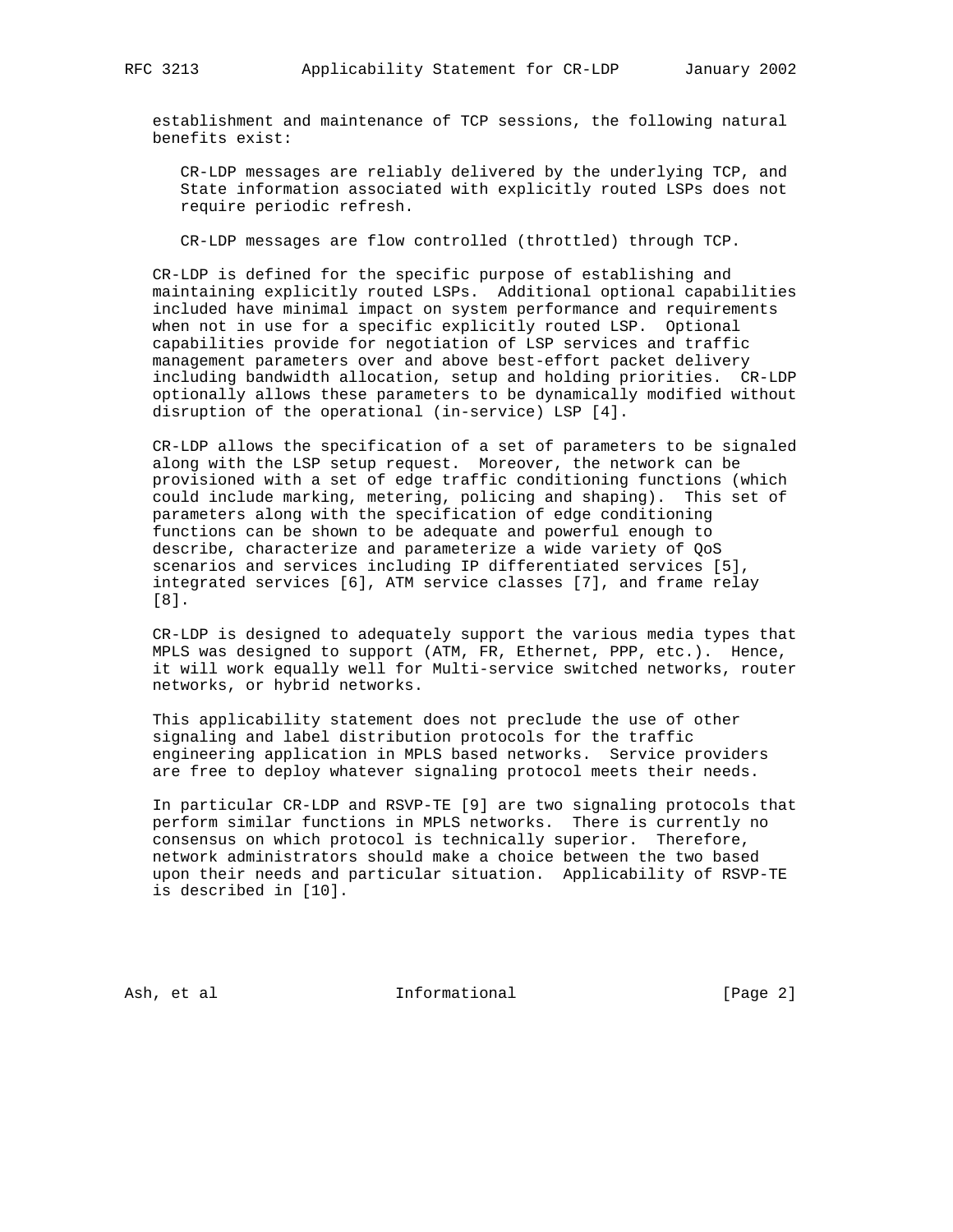## 2. Applicability of extensions to LDP

 To provide support of additional LSP services, CR-LDP extensions are defined in such a way as to be directly translatable to objects and messages used in other protocols defined to provide similar services [9]. Implementations can take advantage of this fact to:

 Setup LSPs for provision of an aggregate service associated with the services being provided via these other protocols.

 Directly translate protocol messages to provide services defined in a non-CR-LDP portion of the network.

 Describe, characterize and parameterize a wide variety of QoS scenarios and services including IP differentiated services, integrated services, ATM service classes, and frame relay.

 Steady state information required for proper maintenance of an LSP may be as little as 200 bytes or less. It is not unreasonable to anticipate that CR-LDP implementations may support in excess of one hundred thousand or one million LSPs switched through a single Label Switching Router (LSR) under fairly stable conditions.

 Because CR-LDP provides for low overhead per LSP - both in terms of needed state information and control traffic - CR-LDP is applicable in those portions of the Internet where very large numbers of LSPs may need to be switched at each LSR. An example of this would be large backbone networks using MPLS exclusively to transport very large numbers of traffic streams between a moderately large number of MPLS edge nodes.

 CR-LDP may also be applicable as a mediating service between networks providing similar service extensions using widely varying signaling models.

3. Implementation and deployment considerations in relation to LDP

 LDP specifies the following label distribution and management modes (which can be combined in various logical ways described in LDP):

- . Downstream On Demand label distribution
- . Downstream Unsolicited label distribution
- . Independent Label Distribution Control
- . Ordered Label Distribution Control
- . Conservative Label Retention Mode
- . Liberal Label Retention Mode

The applicability of LDP is described in [11].

Ash, et al **Informational** [Page 3]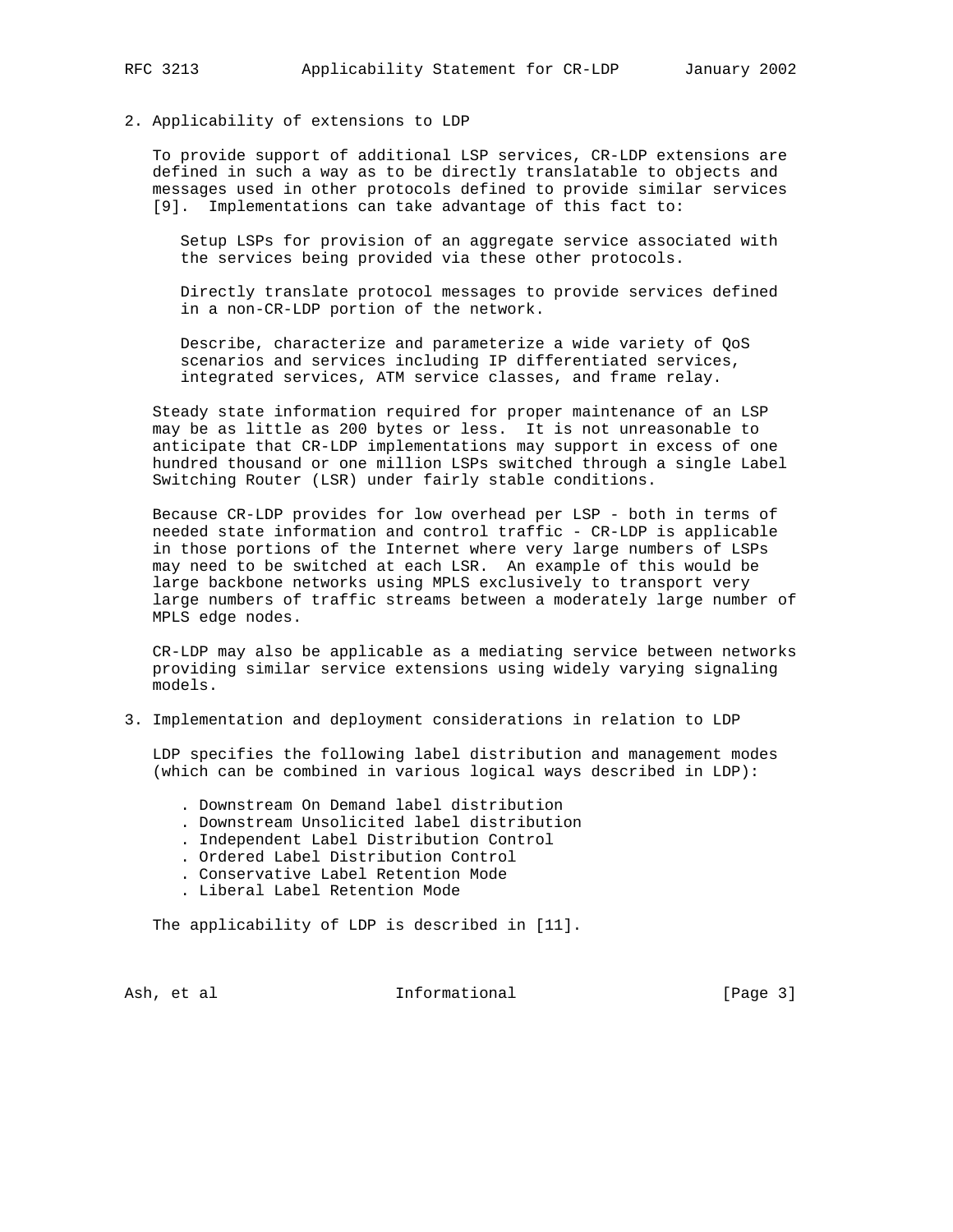In networks where only Traffic Engineered LSPs are required, the CR- LDP implementation and deployment does NOT require all the functionality defined in the LDP specification. The basic Discovery, Session, and Notification messages are required. However, CR-LDP requires one specific combination of the label distribution modes:

 . Downstream On Demand Ordered label distribution and conservative Label Retention Mode

 Although CR-LDP is defined as an extension to LDP, support for Downstream Unsolicited Label Advertisement and Independent Control modes is not required for support of Strict Explicit Routes. In addition, implementations of CR-LDP MAY be able to support Loose Explicit Routes via the use of 'Abstract Nodes' and/or 'Hierarchical Explicit Routing', without using LDP for hop-by-hop LSP setup.

 CR-LDP also includes support for loose explicit routes. Use of this capability allows the network operator to define an 'explicit path' through portions of their network with imperfect knowledge of the entire network topology. Proper use of this capability may also allow CR-LDP implementations to inter-operate with 'vanilla' LDP implementations - particularly if it is desired to set up an explicitly routed LSP for best-effort packet delivery via a loosely defined path.

 Finally, in networks where both Routing Protocol-driven LSPs (a.k.a. hop-by-hop LSPs) and Traffic Engineered LSPs are required, a single protocol (LDP, with the extensions defined in CR-LDP) can be used for both TE and Hop-by-Hop LSPs. New protocols do not have to be introduced in the network to provide TE-LSP signaling.

4. Limitations

 CR-LDP specification only supports point-to-point LSPs. Multi point-to-point and point-to-multi-point are for further study (FFS).

 CR-LDP specification only supports unidirectional LSP setup. Bi directional LSP setup is FFS.

 CR-LDP specification only supports a unique label allocation per LSP setup. Multiple label allocations per LSP setup are FFS.

5. Security Considerations

 No additional security issues are introduced in this document. As an extension to LDP, CR-LDP shares the security concerns associated with LDP.

Ash, et al **Informational** [Page 4]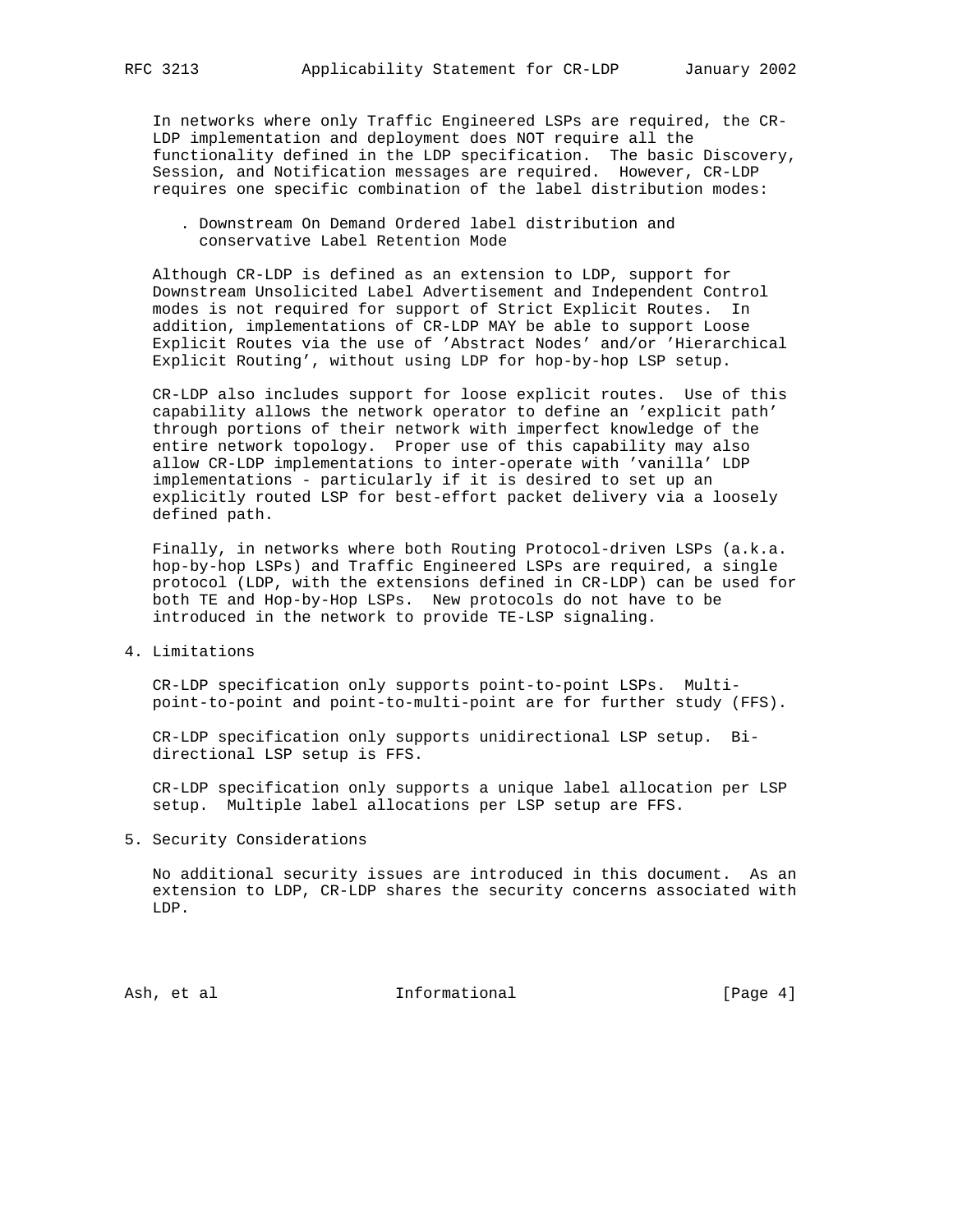## 6. Acknowledgements

 The authors would like to thank the following people for their careful review of the document and their comments: Loa Andersson, Peter Ashwood-Smith, Anoop Ghanwani, Juha Heinanen, Jon Weil and Adrian Farrel.

- 7. References
	- [1] Jamoussi, B., Andersson, L., Callon, R., Dantu, R., Wu, L., Doolan, P., Worster, T., Feldman, N., Fredette, A., Girish, M., Gray, E., Heinanen, J., Kilty, T. and A. Malis, "Constraint based LSP Setup Using LDP", RFC 3212, January 2002.
	- [2] Andersson, L., Doolan, P., Feldman, N., Fredette, A. and B. Thomas, "LDP Specification", RFC 3036, January 2001.
	- [3] Awduche, D., Malcolm, J., Agogbua, J., O'Dell, M. and J. McManus, "Requirements for Traffic Engineering Over MPLS", RFC 2702, September 1999.
	- [4] Ash, B., Lee, Y., Ashwood-Smith, P., Jamoussi, B., Fedyk, D., Skalecki, D. and L. Li, "LSP Modification using CR-LDP", RFC 3214, January 2002.
	- [5] Blake S., Black, D., Carlson, M., Davies, E., Wang, Z. and W. Weiss, "An Architecture for Differentiated Services", RFC 2475, December 1998.
	- [6] Shenker, S. and J. Wroclawski, "General Characterization Parameters for Integrated Service Network Elements", RFC 2215, September 1997.
	- [7] ATM Forum Traffic Management Specification Version 4.1 (AF-TM- 0121.000), March 1999.
	- [8] CONGESTION MANAGEMENT FOR THE ISDN FRAME RELAYING BEARER SERVICE, ITU (CCITT) Recommendation I.370, 1991.
	- [9] Awduche, D., Berger, L., Gan, D., Li, T., Srinivasan, V. and G. Swallow, "RSVP-TE: Extensions to RSVP for LSP Tunnels", RFC 3209, December 2001.
	- [10] Awduche, D., Hannan, A. and X. Xiao, "Applicability Statement for Extensions to RSVP for LSP-Tunnels", RFC 3210, December 2001.

Ash, et al informational [Page 5]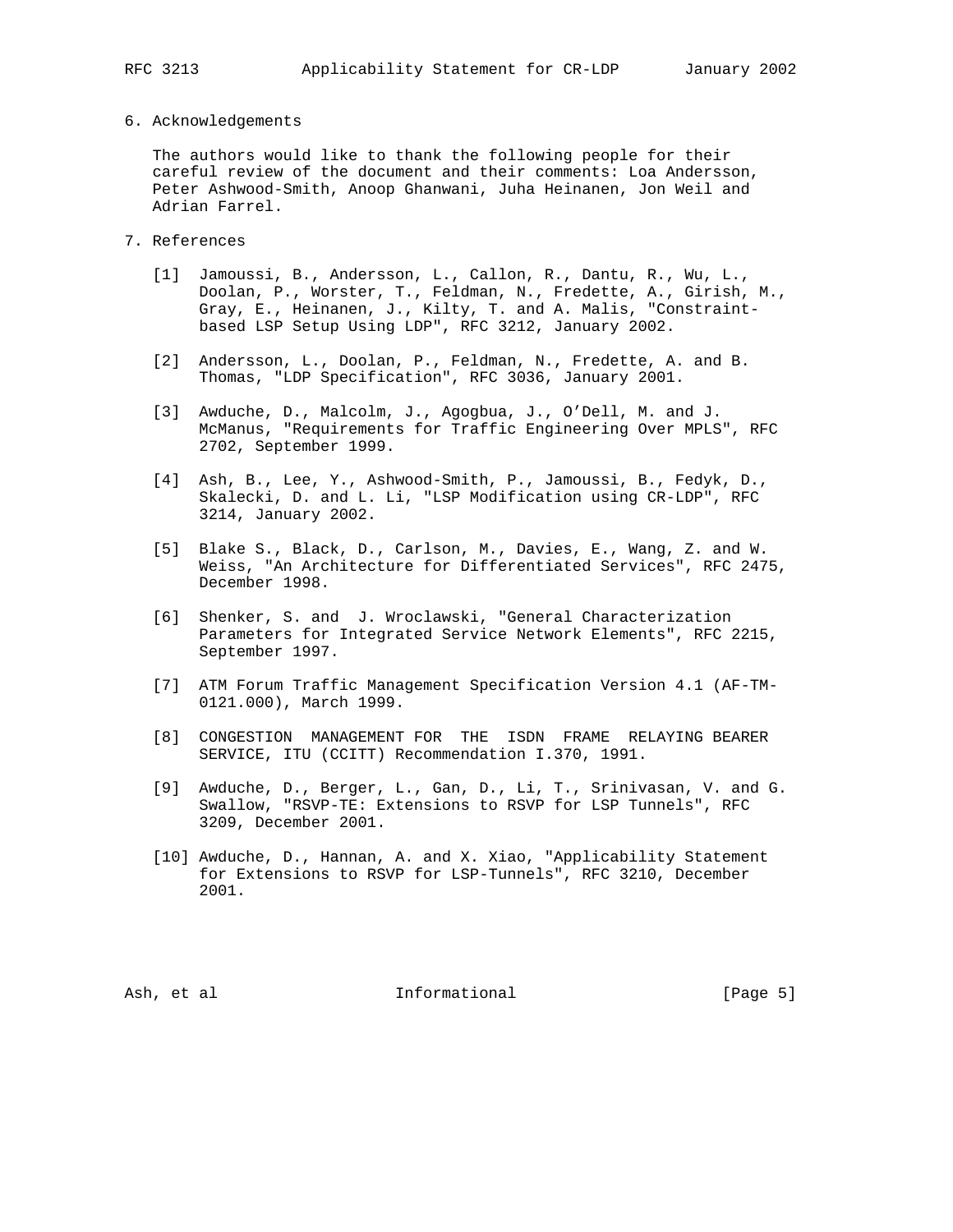[11] Thomas, B. and E. Gray, "LDP Applicability", RFC 3037, January 2001. 8. Author's Addresses Gerald R. Ash AT&T Room MT D5-2A01 200 Laurel Avenue Middletown, NJ 07748 USA Phone: 732-420-4578 Fax: 732-368-8659 EMail: gash@att.com Eric Gray Sandburst 600 Federal Drive Andover, MA 01810 Phone: (978) 689-1610 EMail: eric.gray@sandburst.com Gregory Wright Nortel Networks Corp. P O Box 3511 Station C Ottawa, ON K1Y 4H7 Canada Phone: +1 613 765-7912 EMail: gwright@nortelnetworks.com M. K. Girish Atoga Systems 49026 Milmont Drive Fremont, CA 94538 EMail: muckai@atoga.com Bilel Jamoussi Nortel Networks Corp. 600 Technology Park Drive Billerica, MA 01821 USA phone: +1 978-288-4506 EMail: Jamoussi@nortelnetworks.com

Ash, et al informational (Page 6)